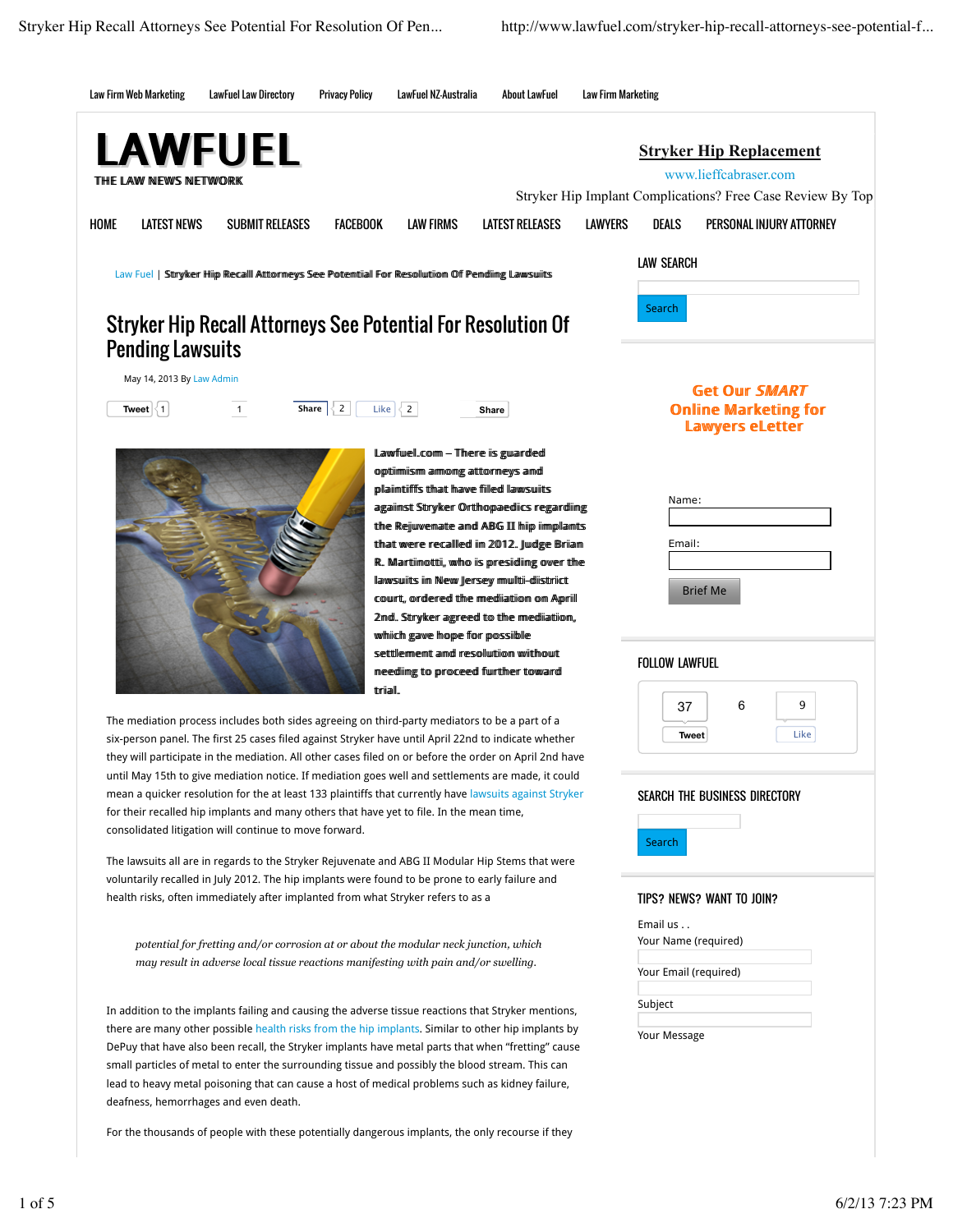are experiencing issues with the Stryker hip implant is to have it removed and replaced with another hip implant. The surgery is invasive and painful, and as in all surgeries, has a certain amount of risk involved. In addition, the new implant will be a large adjustment for many and may not give the same mobility.

Over the next few months it will become clear whether mediation will be an option for many of those who have suffered due to the Stryker hip implants to be compensated for their pain and suffering. If these initial mediations do not go well, then attorneys for the plaintiffs are prepared to continue the litigation process, even to trial if necessary.



## Amallysiis Off Sttryker Rejjuuvematte Recalll From Hiip Defect Lawyers from Rosemfelld Imjjury **Lawwers**

Rosenfeld Injury Lawyers is actively litigating Stryker hip recall cases in various venues. If you have been impacted by these devices, we welcome you to talk with one of our attorneys for a free case evaluation and a frank discussion of your legal options. For the latest news and legal information related to the Stryker Rejuvenate & ABG II recall visit Stryker Hip FAQ www.strykerhipfaq.com.

# Last 5 posts by Law Admin

- Barry Ostrager 'The Big Winning Lawyer From The Big Apple' April 9th, 2013
- Rob Moodie 'Dressing Up In Order To Dress Down The Kiwi Judiciary' April 9th, 2013
- Lady Gaga's Bratz Behaviour Leads to Lawsuit April 9th, 2013
- Kayne West in Sex Tape, Lawyers Confirm April 9th, 2013
- Seth Waxman The Supreme Advocate For The Supreme Court April 9th, 2013

This post has already been read 17032 times!



# YOUR LAW NEWS COULD BE HERE TOO . .

You can post your law news on LawFuel and reach our audience and the search engines for as little as \$17!

miit Your News

| Quiz (anti-spam): 2 + 332=? |  |
|-----------------------------|--|
|                             |  |
| Send                        |  |
|                             |  |
|                             |  |
|                             |  |

# LAWFUEL CATEGORIES

Select Category

## MOST READ POSTS

Retired Army Colonel Who Ran Investment Fraud Scheme Costing Victims \$3 Million Gets 8 Years in Federal Prison

Wal-Mart To Pay \$81 Million in Nationwide Settlement Over Federal Environmental Crimes

US Attorney Alleges \$6 Billion Money Laundering Scheme Run By Major Digital Currency Company Liberty Reserve

President Obama's Message From Oklahoma

Skadden Tops 2013 Chambers USA Rankings

# FEATURED LAW NEWS



US Atttormey Allleges \$6 Biillliiom Momey Lauunderriing Scherme Ruun By Majjor Diigiitall Currremcy Commpanny Liiberty Reserve … [Read More...]

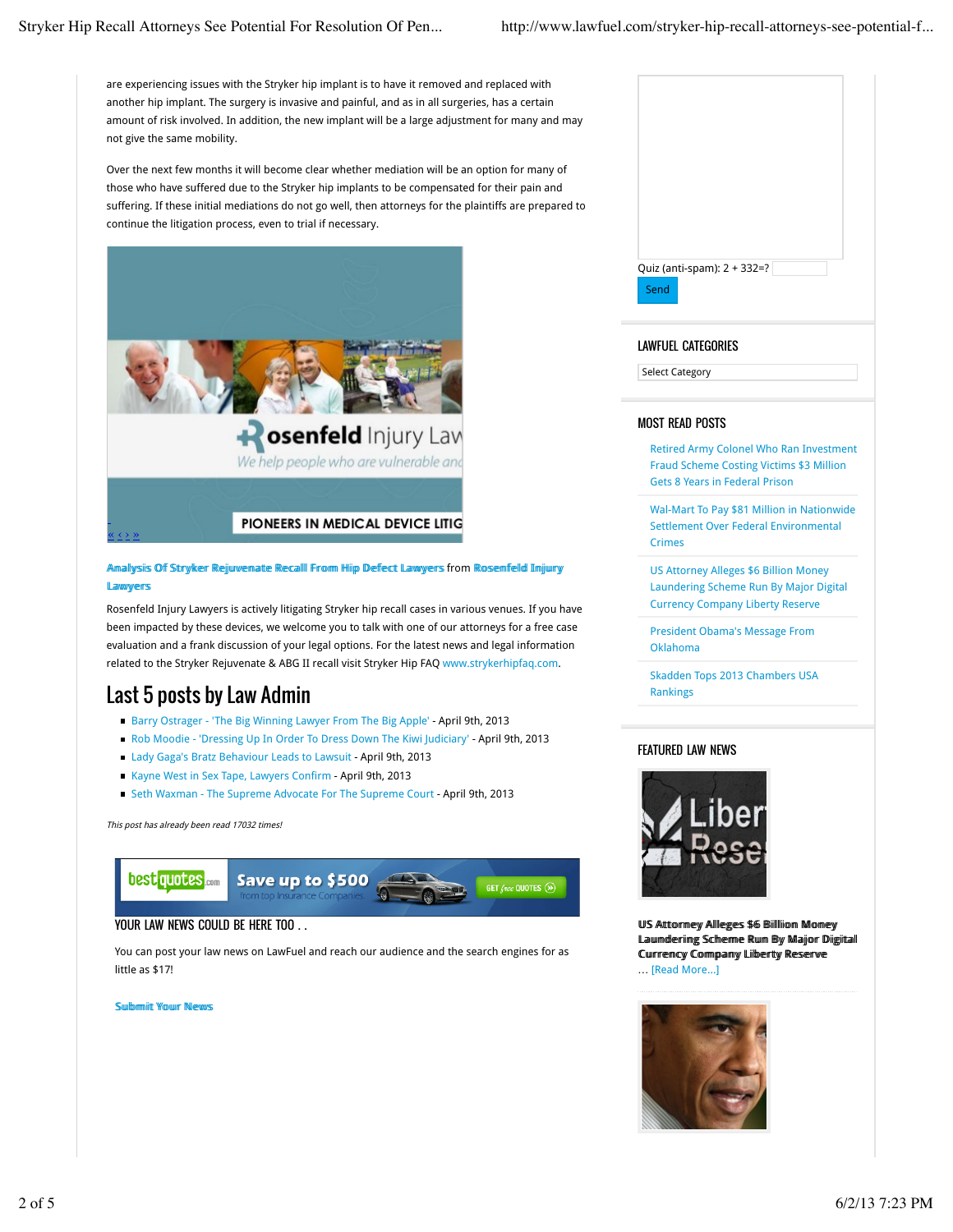

That Can Cause Implants To Fail **Metal Hip Implant Failure** www.anapolschwartz.com/Hip-Lawsuit

Heavy Metals of Metal Hip Implants are Dangerous. Find An Attorney Normal And Choices

#### Former KPMG Partner Scott London To Be Arraigned On June 17

 Scott London, the former KPMG partner who has agreed to plead guilty to insider trading charges, is now scheduled to be arraigned in United States District Court on Monday, June 17 at 1:00 p.m. See yesterday's press release announcing the filing of a plea agreement at: http://www.justice.gov/usao/cac/Pressroom/2013/074.html). London was originally scheduled to be arraigned [...]

#### Google Faces European Regulation Scrutiny

 The mood in European regulators has changed against Google, with the EU Competition Commission Joaquin Almunia saying that it was almost certain that Google would need to revise its proposals so far as anti-trust issues were concerned. The Global Legal Post report: Gigaom reports that when referring to the extended period that Google's [...]

#### Employment Law Specialist Sets Up Business in Clerkenwell

 Simeon Spencer, founding partner of Spencer Lufia LLP joins forces with Helen Wyatt, former Employment Partner at Goodman Derrick to form Spencer Wyatt LLP http://www.spencerwyatt.com, a boutique international employment firm providing specialist legal services to technology, media and related industries. Spencer Wyatt LLP commences operations at new premises based in Clerkenwell, the heart of [...]

#### US Attorney Alleges \$6 Billion Money Laundering Scheme Run By Major Digital Currency Company Liberty Reserve

 Liberty Reserve Allegedly Processed at Least 55 Million Illegal Transactions for at Least One Million Users Worldwide Facilitating Global Criminal Conduct Investigation and Takedown Believed to Be the Largest International Money Laundering Prosecution in History, Involving Law Enforcement Actions in 17 Countries Preet Bharara, the United States Attorney for the Southern District of New [...]

#### President Obama's Message From Oklahoma

 Good morning – On Sunday, I was in Moore, Oklahoma. Today, I'm headed to the Jersey Shore. Those two communities are separated by half a continent but united by a common sense of purpose. Like Joplin, Tuscaloosa, and New Orleans, they are home to people who've seen nature at its worst and humanity at [...]

## Retired Army Colonel Who Ran Investment Fraud Scheme Costing Victims \$3 Million Gets 8 Years in Federal Prison

 SANTA ANA, California – A retired colonel in the California Army National Guard who admitted running an investment scheme that caused two dozen victims to suffer a losses of nearly \$3 million was sentenced today to 97 months in federal prison. Timothy Melvin Murphy, 70, of Orange, was sentenced this afternoon by United States [...]

#### Wal-Mart To Pay \$81 Million in Nationwide Settlement Over Federal Environmental Crimes

 Wal-Mart Admits Violating Criminal and Civil Laws Designed to Protect Water Quality and to Ensure Proper Handling of Hazardous Wastes and Pesticides LOS ANGELES – LawFuel.com – As part of a \$110 million case against the world's largest retailer, Wal-Mart Stores, Inc.

Presiidemt Obaima''s Message From Oklahomma

### … [Read More...]



Forrmer Semiior KPMG Partmer Pleads Guuillty to Imsiider Tradiing … [Read More...]

Chhriisttophher Browwn Joiins Bllakes Pemsiions Remeffiits & Execultiive Commpemsattiiom Group

… [Read More...]

#### More Posts from this Category

#### LATEST LAW NEWS

Reed Smith Expands Private Equity Practice with New York Partner Added May 31, 2013

AmLaw 200 Sees Law Firms Gambling on Growth May 31, 2013

Former KPMG Partner Scott London To Be Arraigned On June 17 May 31, 2013

Google Faces European Regulation Scrutiny May 29, 2013

Employment Law Specialist Sets Up Business in Clerkenwell May 29, 2013

US Attorney Alleges \$6 Billion Money Laundering Scheme Run By Major Digital Currency Company Liberty Reserve May 28, 2013

President Obama's Message From Oklahoma May 28, 2013

Retired Army Colonel Who Ran Investment Fraud Scheme Costing Victims \$3 Million Gets 8 Years in Federal Prison May 28, 2013

#### LAWFUEL FIRMS – THE BEST LAWYERS

- Dechert LLP
- Fox Rothschild
- Cozens O'Connor
- Slaughter and May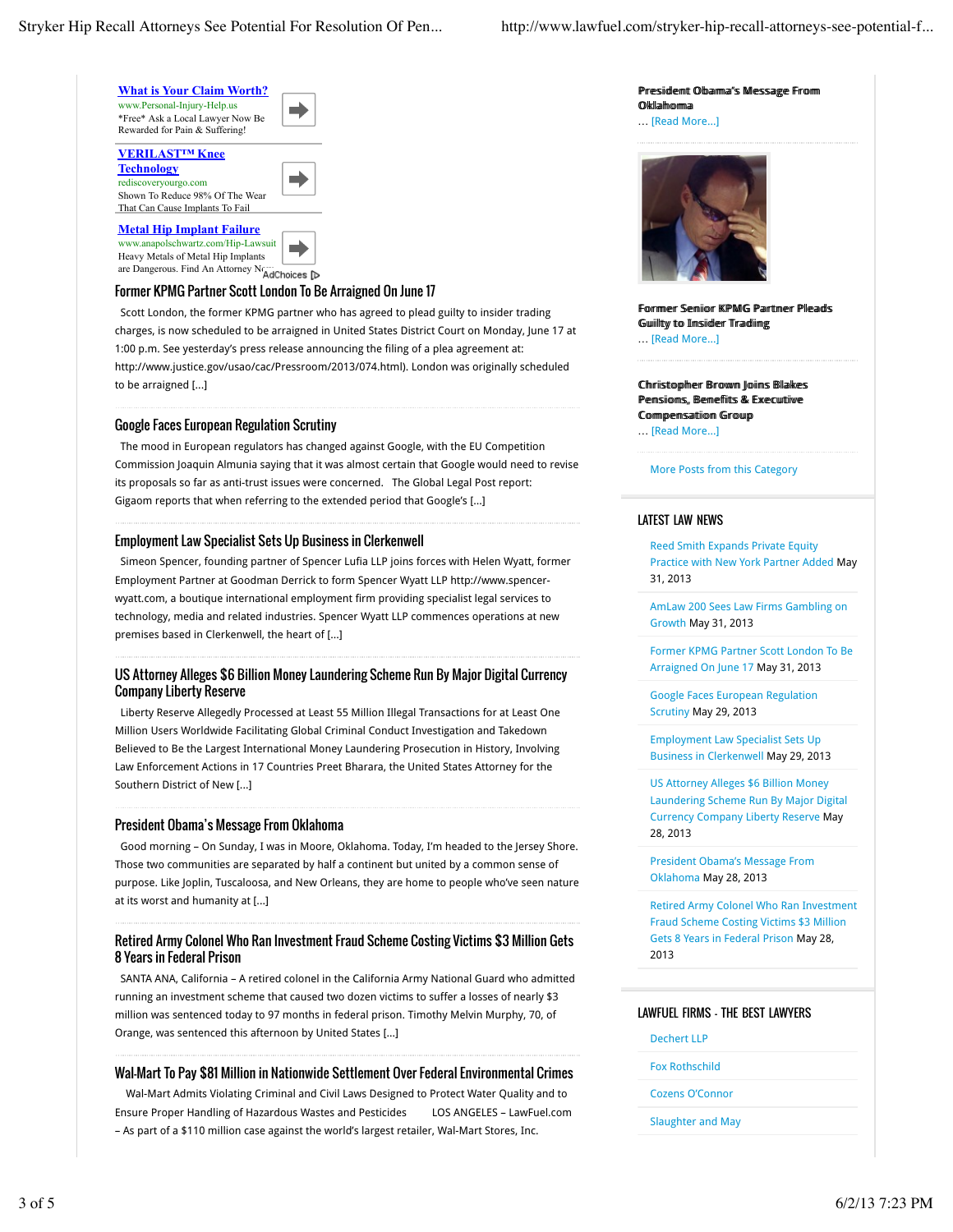pleaded guilty today in federal court in San Francisco to [...]



Filed Under: Class Actions, Featured News, Featured Posts

Clifford Chance

#### TAGS

asia asia law auto injury Baker & McKenzie Bankruptcy law Big law Blakes California law Canada law Class action Clifford Chance Cocaine Davis Polk DLA Piper entertainment law Fraud Healthcare Insider trading insurance law IRS law firms law jobs law marketing law schools layoffs Litigator Los Angeles Law Mayer Brown Medicare fraud Middle East Morrison & Foerster National Law Journal New York New Zealand Norton Rose personal injury attorney Reed Smith Scotland Skadden Arps Slaughter and May Social media Tax UK law US Attorney US Attorney New York



**N** THE LAWFUEL FEED

Reed Smith Expands Private Equity Practice with New York Partner Added May 31, 2013

AmLaw 200 Sees Law Firms Gambling on Growth May 31, 2013

Former KPMG Partner Scott London To Be Arraigned On June 17 May 31, 2013

Google Faces European Regulation Scrutiny May 29, 2013

#### AUTO INSURANCE

**COMPARE NOW!** 

GET QUOTES (>)

LAW FIRM MARKETING